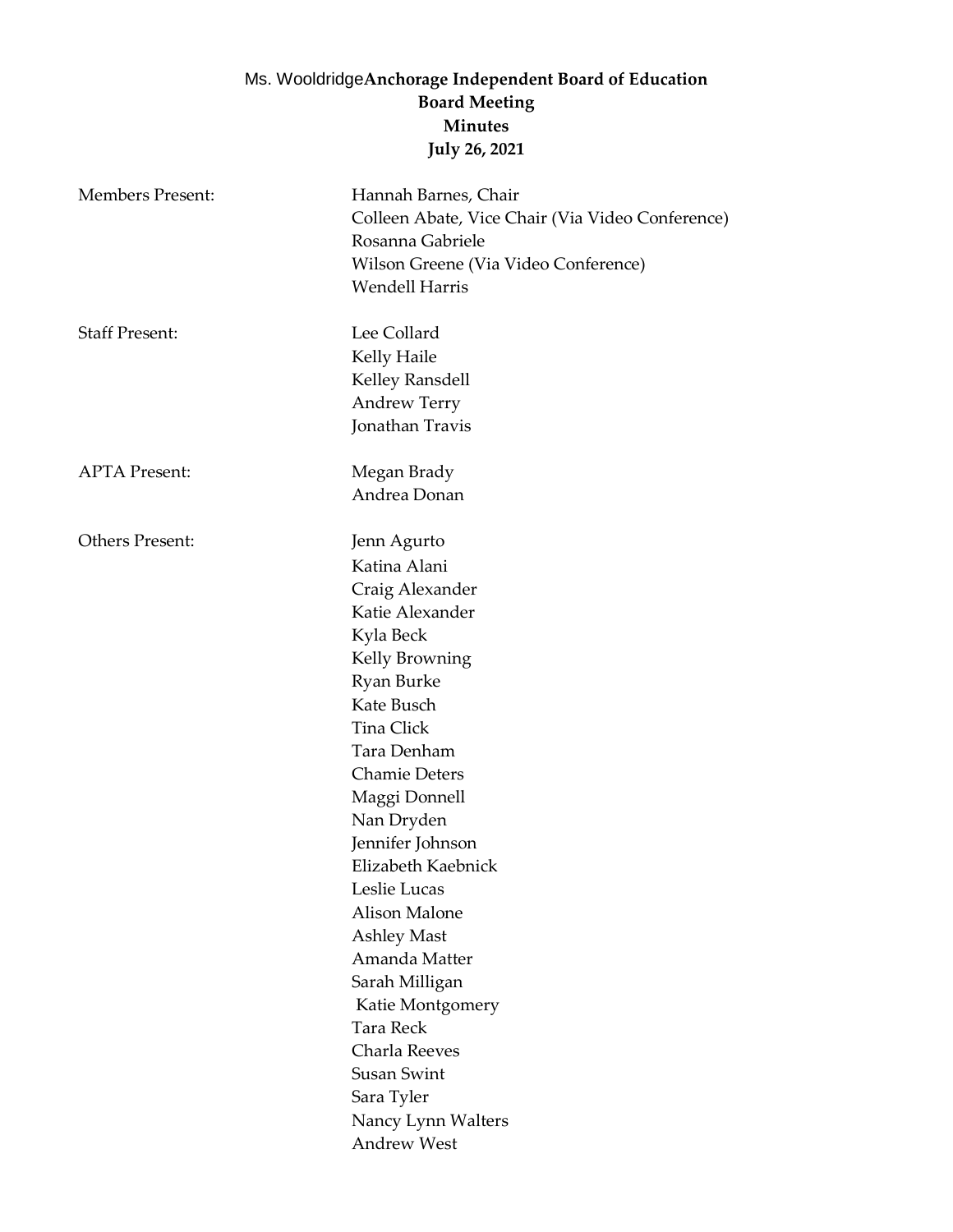|                                                         | Christina West<br>Kate West                                                                                                                                                                                                                                                                                                                                                 |
|---------------------------------------------------------|-----------------------------------------------------------------------------------------------------------------------------------------------------------------------------------------------------------------------------------------------------------------------------------------------------------------------------------------------------------------------------|
| Call to Order:                                          | Mrs. Barnes called the Board Meeting to order.                                                                                                                                                                                                                                                                                                                              |
| Approval Agenda:                                        | Mrs. Gabriele moved that the Board approve the agenda.<br>Mr. Harris seconded the motion and it passed unanimously.                                                                                                                                                                                                                                                         |
| Public Comment on AISD's<br>ARP ESSER Plan Development: | None                                                                                                                                                                                                                                                                                                                                                                        |
| Persons Addressing<br>The Board:                        | Dr. Craig Alexander spoke in favor of not requiring students<br>to wear masks during the 2021-2022 school year.                                                                                                                                                                                                                                                             |
|                                                         | Dr. Kelly McGraw Browning spoke in favor of not requiring students<br>to wear masks during the 2021-2022 school year.                                                                                                                                                                                                                                                       |
|                                                         | Sarah Milligan spoke in favor of not requiring students to wear masks<br>during the 2021-2022 school year.                                                                                                                                                                                                                                                                  |
|                                                         | Nancy Lynne Walters spoke in favor of not requiring students to wear<br>masks during the 2021-2022 school year.                                                                                                                                                                                                                                                             |
|                                                         | Dr. Andrew West spoke in favor of not requiring students to wear<br>masks during the 2021-2022 school year.                                                                                                                                                                                                                                                                 |
| Member Reports:                                         | The Board reviewed the following special reports:                                                                                                                                                                                                                                                                                                                           |
|                                                         | City Council Report (Oral)-Wendell Harris<br>1.<br>a. Nothing related to school.<br>2. APTA Report (Oral)-Andrea Donan<br>Moving forward with programming as if a regular school<br>year and will adjust as necessary.<br>b. 100% of committee chairs have been filled.<br>Back to school meet your teacher will be August 9, 2021.<br>C.<br>Other Reports<br>3.<br>a. None |
| <b>Staff Reports:</b>                                   | The Board reviewed the following staff reports:<br>Personnel Report (Ms. Ransdell)<br>1.<br>Conference Participation Schedule (Ms. Ransdell)<br>2.<br>Data Security Report (Mr. Collard)<br>3.<br>School Report (Mr. Terry)<br>4.<br>Class Size Report (Mr. Terry)<br>5.                                                                                                    |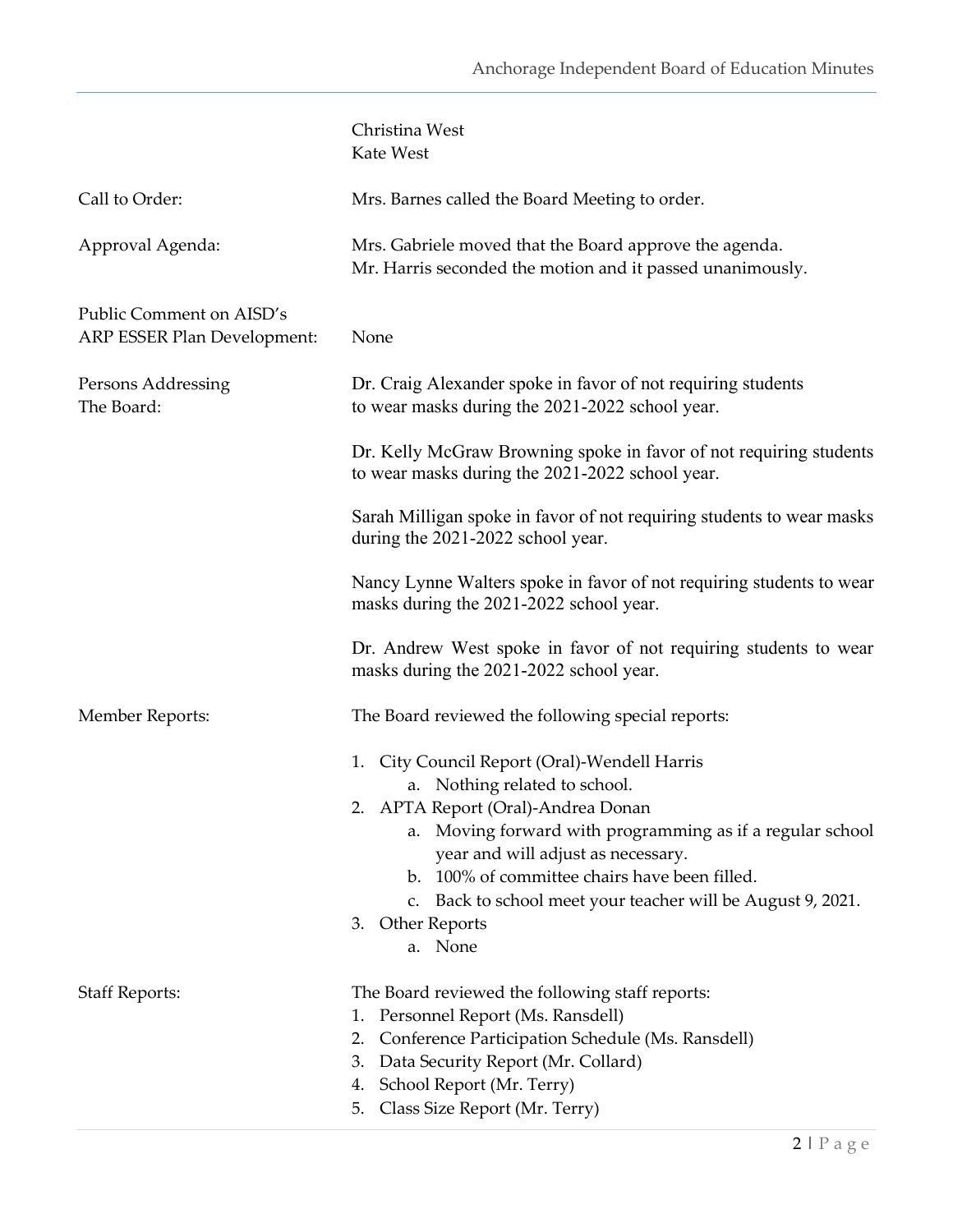|  | 6. Superintendent's Report (Ms. Ransdell) |  |
|--|-------------------------------------------|--|
|--|-------------------------------------------|--|

- 7. USDA Seamless Summer Option Report (Ms. Ransdell)
- 8. Data Dashboard (Ms. Ransdell)
- 9. Treasurer's Report (Mr. Travis)

## Consent Items for Approval:

1. Vouchers 2. Minutes of June 14, 2021 Called Board Meeting 3. Minutes of July 12, 2021 Regular Board Meeting 4. Membership Renewal – KSBA 5. Membership Renewal – OVEC 6. WHAS Crusade for Children Grant Award Acceptance 7. Request of Shortened School Day 8. Preschool Contract Mrs. Gabriele moved that the Board approve the consent items. Mrs. Abate seconded the motion and it passed unanimously. Approval of 2021-2022 Anchorage Independent School District Plan for Safe Return to In-Person Instruction: Mr. Harris moved that the Board approve the 2021-2022 Anchorage Independent School District Plan for Safe Return to In-Person Instruction as amended. Mrs. Gabriele seconded the motion and it passed. Dissenting: Mrs. Barnes & Mr. Greene. Approval of 2021-2022 ARP ESSER Spending Plan, Budget And Assurances: Mrs. Barnes moved that the Board approve the AISD American Rescue Plan Elementary & Secondary School Emergency Relief Fund (ARP ESSER) Plan, Budget and Assurances as amended. Mr. Greene seconded the motion and it passed unanimously. Approval of 2021-2022 Class Sizes: Mr. Greene moved that the Board approve class sizes as presented by Mr. Andrew Terry. Mrs. Gabriele seconded the motion and it passed unanimously. Approval of Emergency Operations Plan: Mr. Greene moved that the Board approve the Emergency Operations Plan for the Anchorage Independent School District as amended.